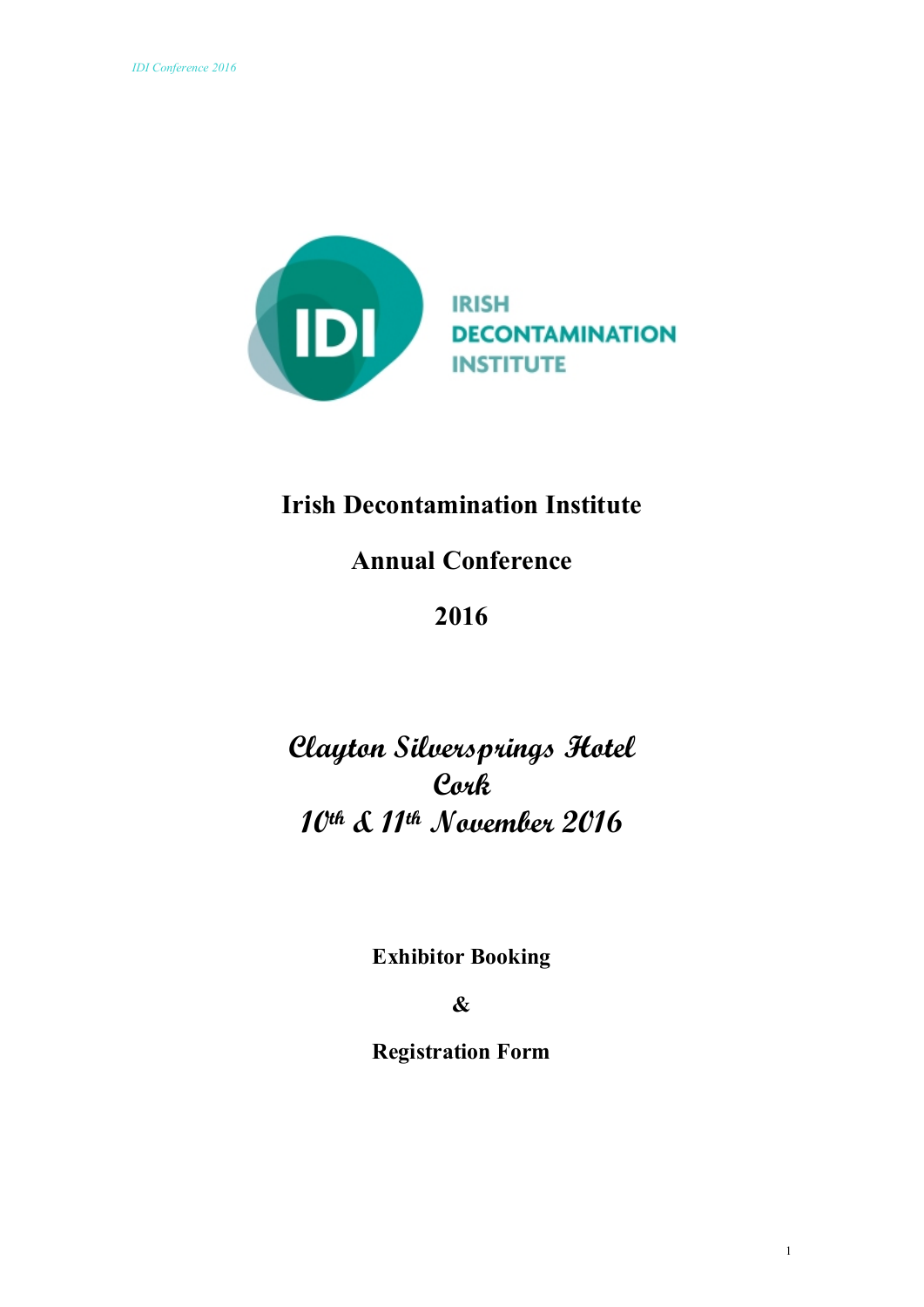#### **IDI CONFERENCE 2016**

#### **Section A: Exhibitors Booking Information**

This document provides details to exhibit at the 2016 IDI Conference, to be held in the Silversprings Hotel, Cork on Friday 11<sup>th</sup> Nov 2016. If you are interested in exhibiting at the 2016 IDI Conference, please complete the enclosed booking form and return it with full payment to the name provided on the booking form before the closing date.

Confirmation of your exhibition stand will only be confirmed (by acknowledgement of receipt) when the enclosed booking form together with full payment has been received by the IDI.

If you have any queries regarding the details of this book contract, please do not hesitate to contact –

\_\_\_\_\_\_\_\_\_\_\_\_\_\_\_\_\_\_\_\_\_\_\_\_\_\_\_\_\_\_\_\_\_\_\_\_\_\_\_\_\_\_\_\_\_\_\_\_\_\_\_\_\_\_\_\_\_\_\_\_\_\_\_\_\_\_\_\_\_

[tony.mcloughlin@deconidi.ie](mailto:tony.mcloughlin@deconidi.ie) [patricia.doheny.idi@gmail.com](mailto:patricia.doheny.idi@gmail.com) [tracey.scott@zehnacker.ie](mailto:tracey.scott@zehnacker.ie)

I thank you for your continued participation in the IDI Conference and look forward to meeting you in November.

**Tony Mc Loughlin**

Tony Mc Loughlin IDI Chairperson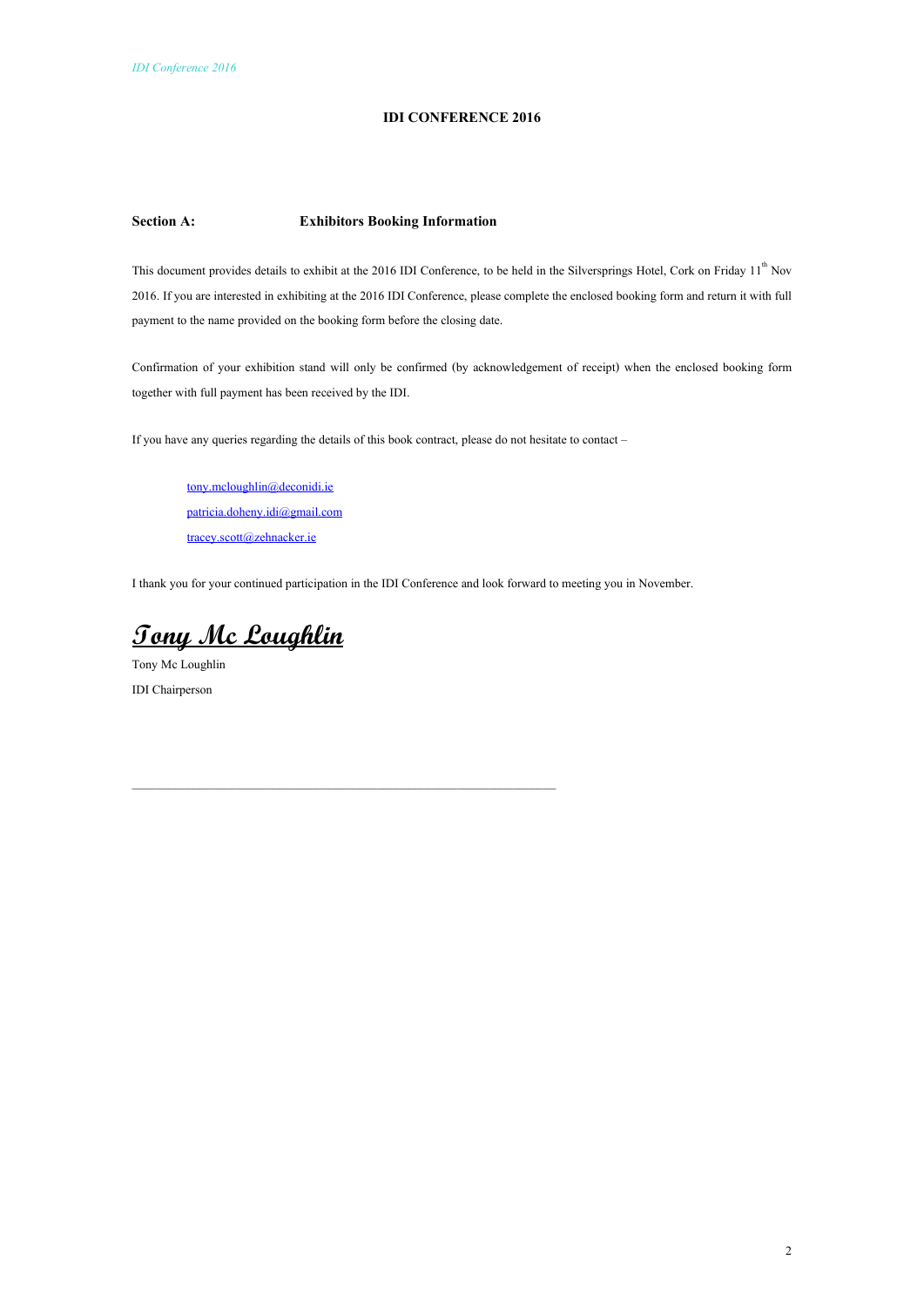#### **Section B: Registration Booking**

In order for confirmation of your registration for the 2014 IDI Conference, please read the 10 points below:

- 1. Exhibition stand costs  $\epsilon$ 800.
- 2. An exhibition stand can only be confirmed with receipt of full payment. Payment should be made payable to the IDI (cheque only) and sent to:

 Patricia Doheny IDI Treasurer Address: Ballyragget, Co. Kilkenny. Telephone: 087 9264201 Email[: patricia.doheny.idi@gmail.com](mailto:patricia.doheny.idi@gmail.com)

Registration with full payment entitles

- a) Free access for **fourregistered exhibitors** to all venues and events (lecture hall, lunch, refreshmentsetc.) organised by the IDI. Additional exhibitors must register with the IDI organising committee prior to the conference registration deadline. Any unregistered exhibitors may be refused entry to the conference or may be charged the full rate on the spot with limited access to events and venues. Any number of extra exhibitors can register for the conference as delegates via the delegate registration form.
- b) A full conference pack with programme, badges, lunch tickets, and accessories will be provided to each exhibition stand on the first day of the conference. Additional registered exhibitors will receive an official delegate registration pack.
- c) A list of all delegates attending the 2016 IDI Conference will be provided to each company exhibiting.
- 3. The location of exhibitors will be by choice on a first come (return of registration with full payment) first serve basis. It is advisable to book early to guarantee an exhibition. This year the Exhibition Hall is much bigger than any previous conference and therefore you will be allocated a much bigger area for your stand and equipment
- 4. Only fully paid exhibitors will be granted an exhibition stand.
- 5. Payment must be received by the IDI before the closing date issued on the registration form. Payment (in part or full) will not be accepted as confirmation of a stand and will not be accepted on the day.
- 6. The decision of the IDI Conference organising Committee is final.
- 7. All exhibitors should be present at their stands at the delegate exhibition viewing times. This will be stated in the programme issued in the exhibition pack upon registration on the day.
- 8. All exhibitors are responsible for the security and safety of items/equipment at their own exhibition stand at all times.
- 9. Closing date for exhibition registration (including payment) for the 2016 IDI Conference is  $28^{\text{rd}}$  Oct 2016.
- 10. After the official closing date for exhibition registration, refunds will not be issued for cancellations made to the IDI.
- 11. Please N.B the IDI are offering education bursaries worth €500, €300 and €200 each to 3 non-commercial delegates who visit all the trade stands on the day. This will be done via a Trade Passport competition and will incentivise delegates to visit all stands.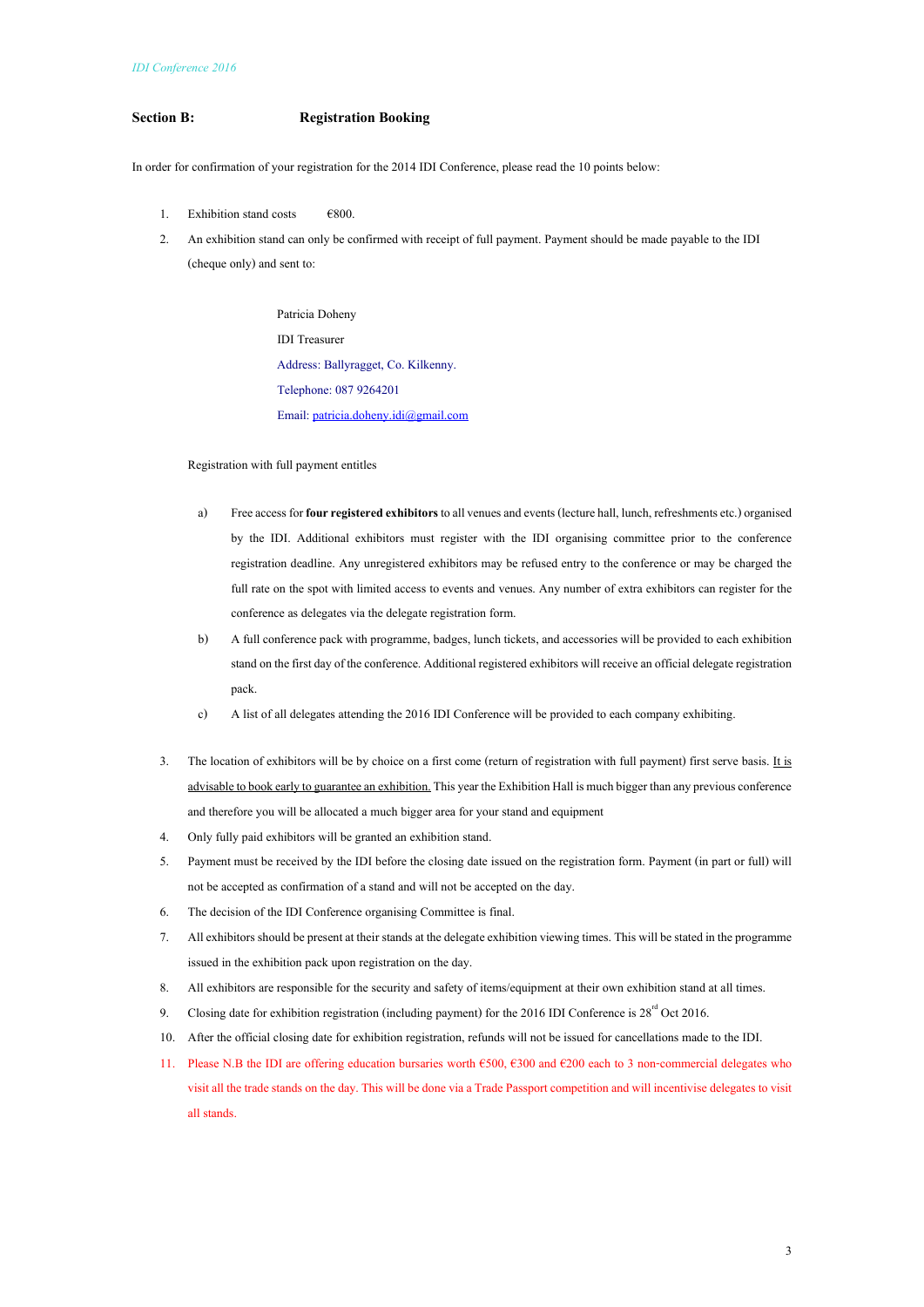#### *IDI Conference 2016*

If you have any queries on any of the points above, please contact the IDI Committee Conference member:

Tony Mc Loughlin IDI Chairperson Tel: 086 3611648 [tony.mcloughlin@deconidi.ie](mailto:tony.mcloughlin@deconidi.ie)

Patricia Doheny

IDI Treasurer

Tel: 087 1960252

[patricia.doheny.idi@gmail.com](mailto:patricia.doheny.idi@gmail.com)

Hannah Mc Mahon IDI Vice Chair hannah.mcmahon@deconidi.ie

Tracey Scott IDI Secretary

[tracey.scott@deconidi.ie](mailto:tracey.scott@deconidi.ie)